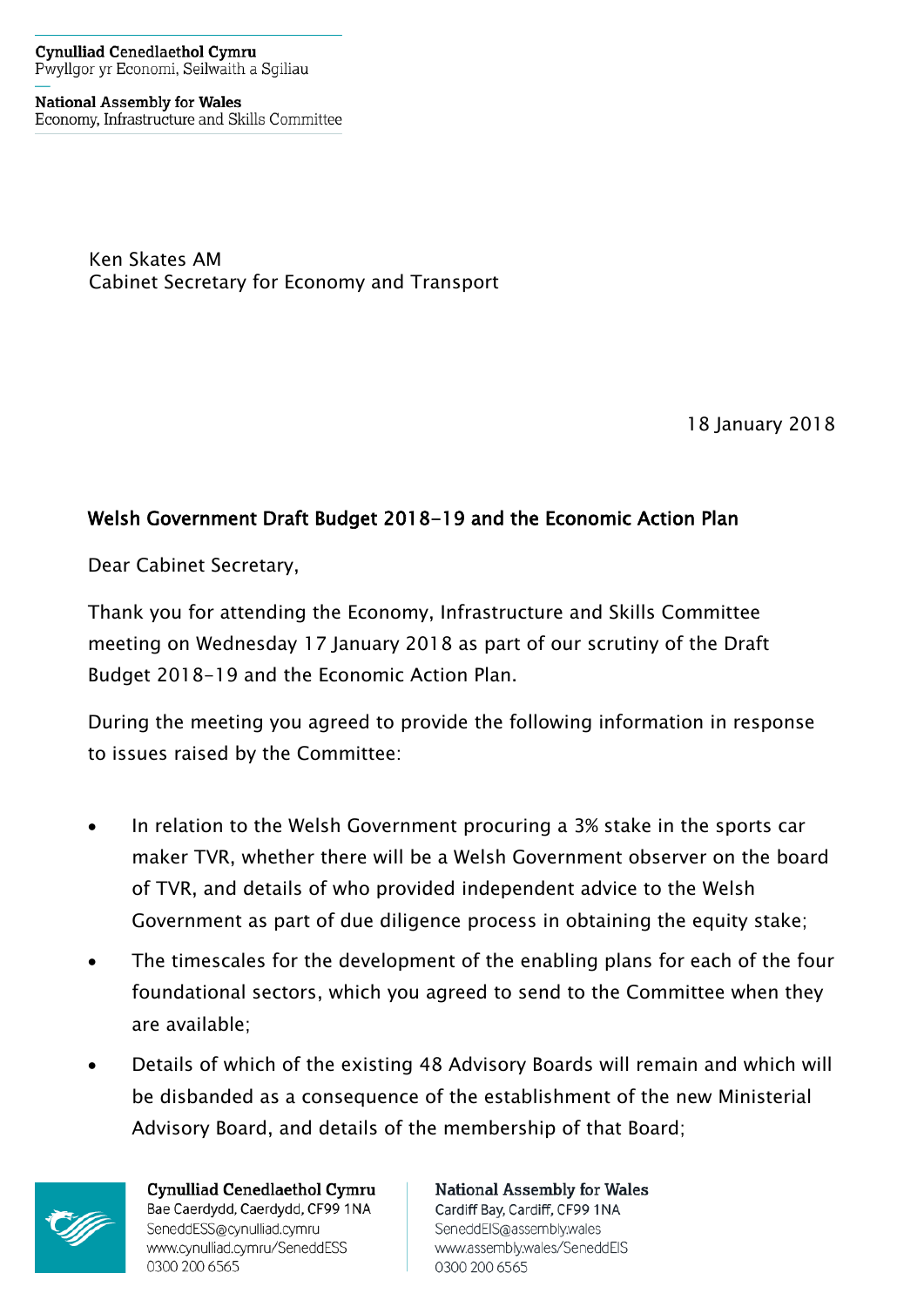- Details of the Welsh Government's position on Community Transport permitting in the light of changes proposed by the UK Government, including details of the work the Welsh Government is doing with the sector to help them manage the impact of changes;
- Details of the outcome of the negotiations with the UK Government on the devolution of franchising powers, the transfer of ownership of the valleys lines and future funding, once discussions conclude in February. We would be grateful if you could include a summary of agreed working arrangements between the Welsh and UK Governments for the future management and operation of the franchise;
- A comparison of benefit cost ratios for investment in different types of transport projects, including active travel, and how they compare to that for the M4 relief road.

Additionally, due to time constraints there were a number of issues which Members were unable to raise with you during the meeting. The Committee would be grateful if you could also provide a response to these in writing:

- Details of the steps you are taking to mitigate the financial risks associated with the transfer of the Core Valley Lines – particularly the risk of latent defects potentially leading to significant financial liabilities;
- Details of why section 2 of the A465 dualling programme is currently projected to be delivered 23% over the approved budget;
- Details of using the new Mutual Investment Model of project funding to deliver section 2 of the A465 project, including what the benefits of this approach are, and how its effectiveness be evaluated;
- In the context of the M4 relief road project, details of the Welsh Government's assessment of what constitutes high, medium and low value for money in terms of Benefit Cost Ratios, including the basis / authority for this;
- Details of how the decision to undertake additional work around Newport Docks has affected the Benefit Cost Ratio for the M4 relief road, including the